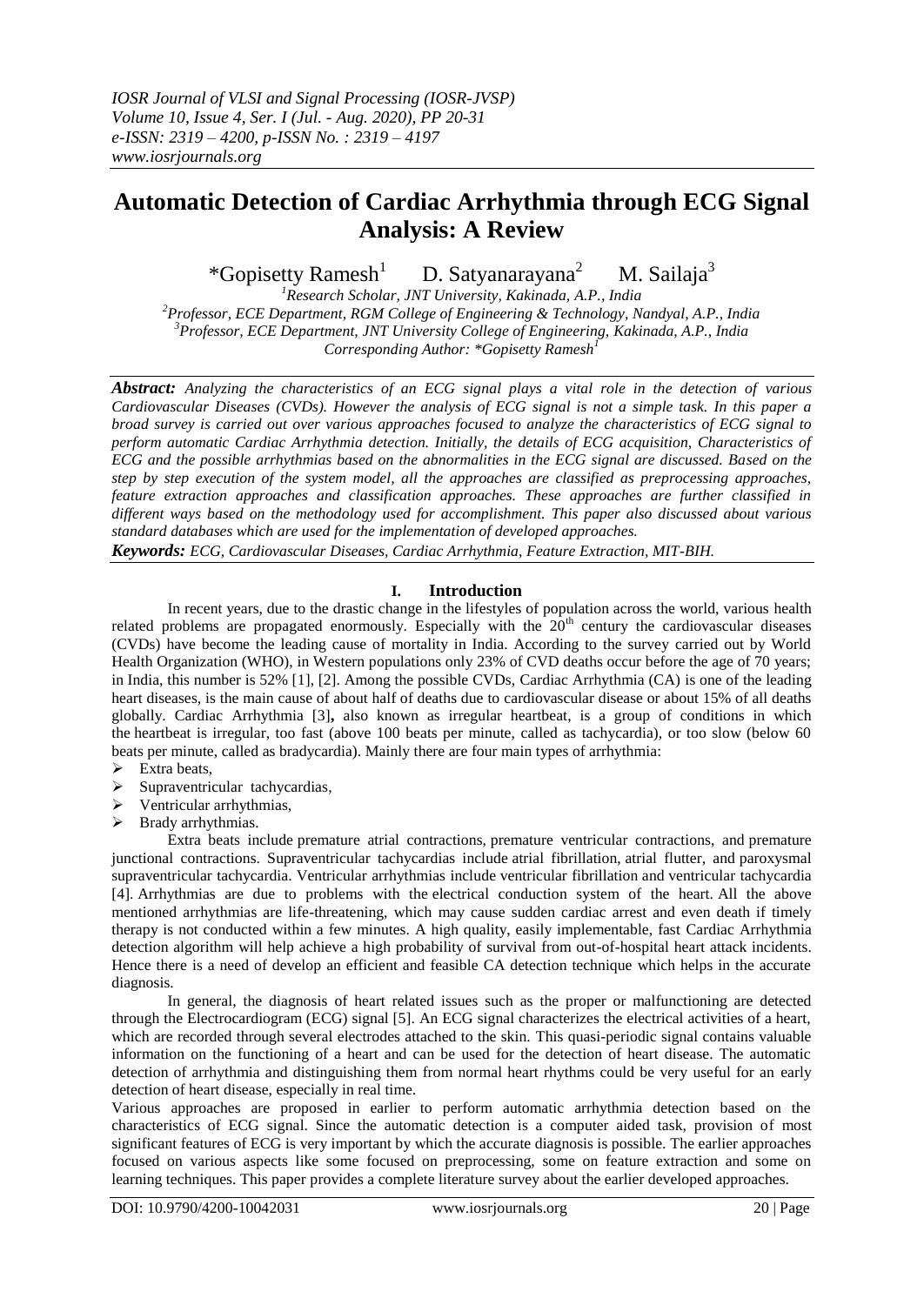Rest of the paper is organized as follows; Section II gives the basic details of ECG signal. Section III illustrates the details of earlier proposed approaches and section IV concludes the paper.

## **II. ECG Signal Analysis**

#### **1. ECG Acquisition**

The heart is a muscle that contracts in a rhythmical manner, pumping blood throughout the body. This contraction has its beginning at the atrial sine node that acts as a natural pace-maker, and propagates through the rest of the muscle. This electrical signal propagation follows a pattern [6]. As a result of this activity, electrical currents are generated on the surface of the body, provoking variations in the electrical potential of the skin surface. These signals can be captured or measured with the aid of electrodes and appropriate equipment. The difference of electrical potential between the points marked by the electrodes on the skin, usually is enhanced with the aid of an instrumentation (operational) amplifier with optic isolation. Then, the signal is submitted to a high-pass filter; and as a second stage, submitted to an anti-aliasing low-pass filter. Finally, it appears in an analogical to digital converter. The graphical registration of this acquisition process is called electrocardiogram (ECG). A simplified block diagram of ECG acquisition is shown in fig.1.



**Fig.1:** Architecture for acquisition of an ECG

#### **2. ECG Segments**

An ECG signal can be segmented into heartbeats. Each heartbeat consists of five standard waves labeled with the letters P, Q, R, S and T [7]. These waves indicate the depolarization and the re-polarization phases of heart muscles. Besides, five more inter-wave timings called PR, PR segment, QRS, QT, ST segment are used. These intervals are indicated on Fig.2.



**Fig.2:** Main characteristics of an ECG curve

Now we give a brief introduction about the role of these clinical features:

*P wave:* P waves are usually a low-amplitude feature that represents the depolarization of the atria prior to atrial contraction. They are hard to detect, but important to distinguish various cardiac arrhythmias.

*QRS complex*: It reflects the depolarization of the ventricles. This is the most significant wave of the ECG due to the large muscle mass of the ventricles. So it can be easily detected and often used to determine the heart rate. *T* wave: The T wave represents the re-polarization of the ventricles. It is a recovery phase of the cardiac muscle. The shape of this wave carries a lot of information about cardiac abnormalities. So it is important to analyze its geometrical properties such as symmetry, asymmetry and slope.

*PR interval:* It is the time elapsing between the beginning of the P wave and the beginning of the next QRS complex. It reflects conduction through the AV node1.

*PR segment:* The PR segment is the flat, usually isoelectric segment between the end of the P wave and the start of the QRS complex. Most of the delay in the PR segment occurs in the AV node.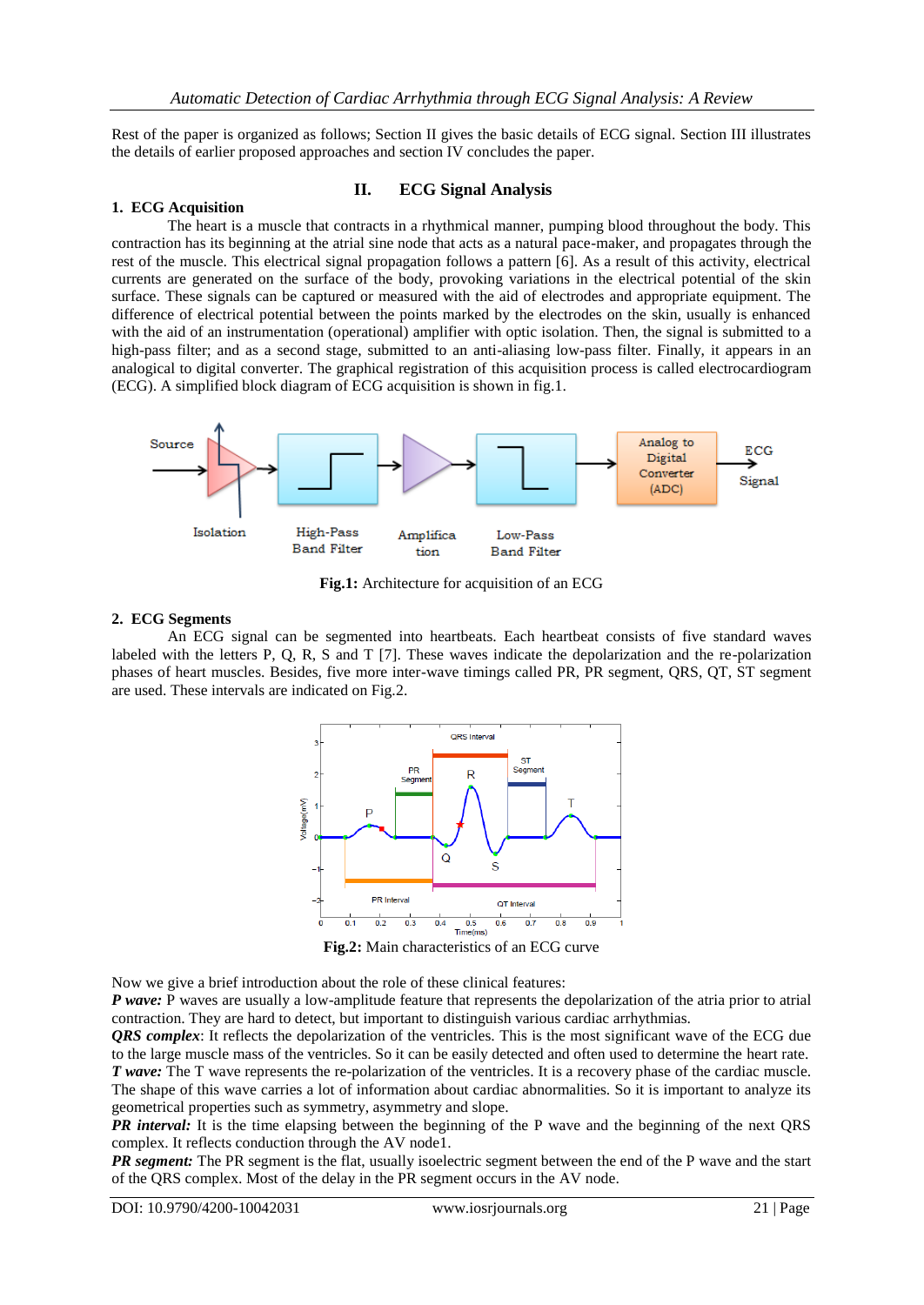*ST segment:* Represents the period from the end of ventricular depolarization to the beginning of ventricular repolarization. ST level shifts are significant markers of cardiac abnormalities

*QT interval:* It represents the time between the start of ventricular de-polarization and the end of ventricular repolarization. The QT interval is inversely proportional to heart rate: shortens at faster heart rates and lengthens at slower heart rates.

## **3. Cardiac Arrhythmias**

Since the ECG signal is the main contributor in the diagnosis of CA, different types of abnormalities in the rhythm of ECG declares different types of CAs. Table.1 gives the details of CAs and their respective abnormalities in the characteristics of ECG signal [8].

| Name of CA                  | <b>Heart Condition</b>                             | <b>Table.1.</b> Differentiation between unferent types of CAS<br><b>ECG</b> Abnormality              |
|-----------------------------|----------------------------------------------------|------------------------------------------------------------------------------------------------------|
|                             | S-A node                                           |                                                                                                      |
| Normal<br>Sinus<br>rhythm   |                                                    | m٧<br>1.0 s                                                                                          |
|                             | Impulses originates at S-A<br>node at normal rate  | All complexes are normal, evenly spaced, rate 60-100/min                                             |
| Sinus<br>bradycardia        |                                                    |                                                                                                      |
|                             | Impulses originates at S-A<br>node at slow rate    | All complexes are normal, evenly spaced, rate $<$ 60/min                                             |
| <b>Sinus</b><br>tachycardia |                                                    |                                                                                                      |
|                             | Impulses originates at S-A<br>node at rapid rate   | All complexes are normal, evenly spaced, rate $> 100$ /min                                           |
| Sinus<br>arrhythmia         |                                                    |                                                                                                      |
|                             | Impulses originates at S-A<br>node at varying rate | All complexes are normal, rhythm is irregular, longest R-<br>R interval exceeds shortest $> 0.16$ s. |
| Wandering<br>pacemaker      | Impulses<br>originates<br>from                     |                                                                                                      |
|                             | varying points in atria                            | Variation in P-wave contour, P-R and P-P interval<br>therefore in R-R interval.                      |
| <b>Atrial Flutter</b>       | Variabl<br>block<br>Impulses travel in circular    |                                                                                                      |
|                             | course in atria                                    | Rapid flutter waves, ventricular response irregular                                                  |

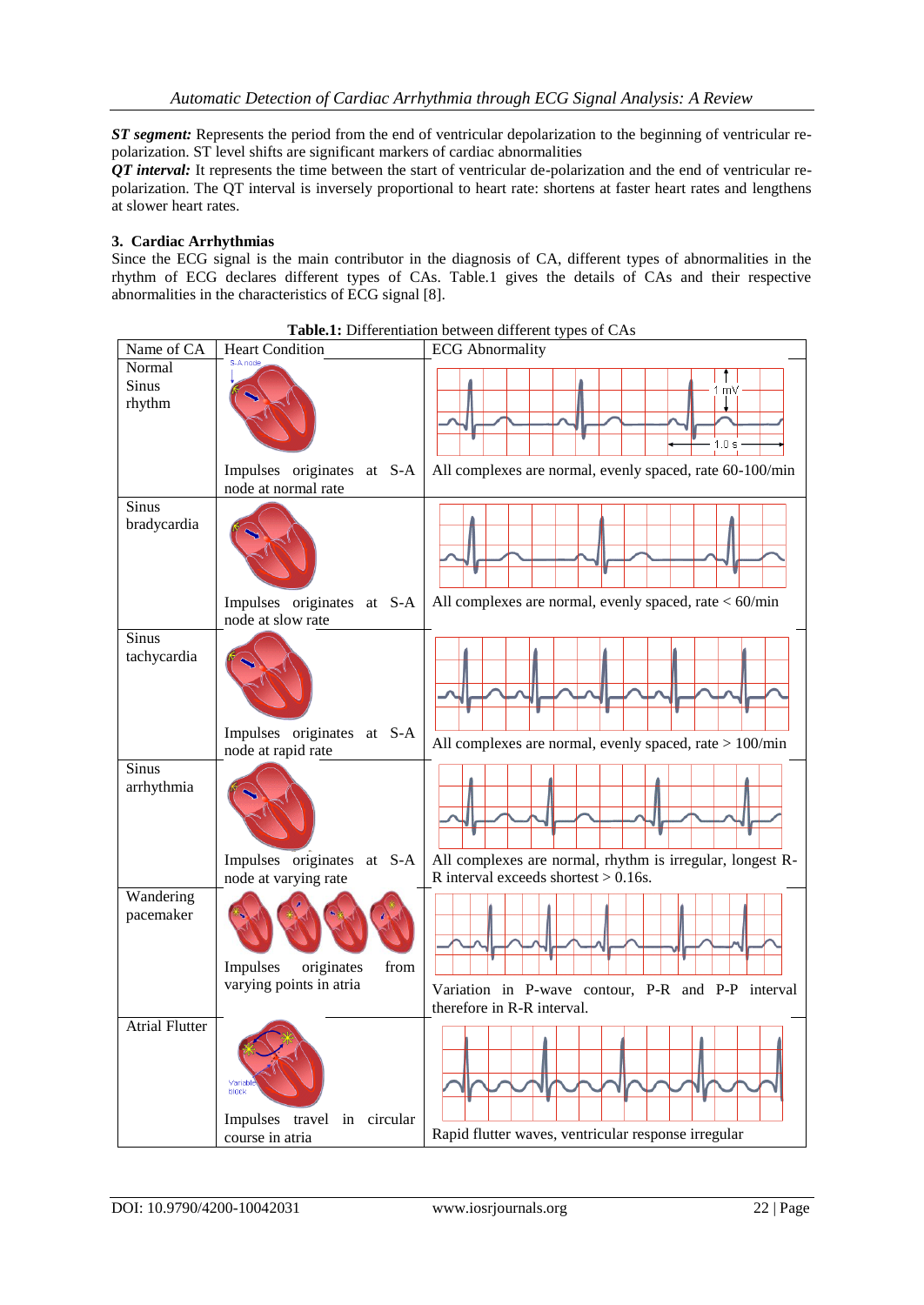| Atrial                                  |                                                              |                                                                                    |
|-----------------------------------------|--------------------------------------------------------------|------------------------------------------------------------------------------------|
| fibrillation                            | Impulses<br>chaotic.<br>have<br>random pathways in atria     | mmummmmmmmmmmm<br>www<br>Baseline irregular, ventricular response irregular        |
| Junctional                              |                                                              |                                                                                    |
| rhythm                                  | Impulses originates<br>AV<br>at                              |                                                                                    |
|                                         | with retrograde<br>node<br>and<br>antegrade direction        | P-wave is often inverted, may be under or after QRS<br>complex, Heart rate is slow |
| Premature<br>ventricular<br>contraction | pacemaker<br>A single pulse originates at                    | $R-R$<br>$2x$ R-R<br>Time interval between R peaks is multiple of R-R interval     |
|                                         | right ventricle                                              |                                                                                    |
| Ventricular<br>tachycardia              | Impulses<br>originates<br><b>at</b><br>ventricular pacemaker | P<br>P<br>т<br>Wide ventricular complexes, Rate $> 120$ /min                       |
| Ventricular<br>fibrillation             | Chaotic<br>ventricular<br>depolarization                     | Rapid, wide irregular ventricular complexes                                        |

# **4. Available Databases**

Various databases are composed of ECG signals with various types of arrhythmias. The use of five databases is recommended by the standardization:

*MIT-BIH [102]:* The Massachusetts Institute of Technology – Beth Israel Hospital Arrhythmia Database (48 records of 30 min each). The recordings were digitized at 360 samples per second per channel with 11-bit resolution over a 10 mV range. About half (25 of 48 complete records, and reference annotation files for all 48 records) of this database has been freely available

*EDB [103]:* The European Society of Cardiology ST-T Database (90 records of 2h each). This database consists of 90 annotated excerpts of ambulatory ECG recordings from 79 subjects. The subjects were 70 men aged 30 to 84, and 8 women aged 55 to 71. Each record is two hours in duration and contains two signals, each sampled at 250 samples per second with 12-bit resolution over a nominal 20 millivolt input range.

*AHA [104]:* The American Heart Association Database for Evaluation of Ventricular Arrhythmia Detectors (80 records of 35 min each). As for the records in the AHA Database, the data consist of a 3-hour recording of two ECG signals, for which the last 30 minutes are annotated beat-by-beat.

*CU [105]:* The Creighton University Sustained Ventricular Arrhythmia Database (35 records of 8 min each). This database includes 35 eight-minute ECG recordings of human subjects who experienced episodes of sustained ventricular tachycardia, ventricular flutter, and ventricular fibrillation.

*NST [106]:* The Noise Stress Test Database (12 records of ECG of30 min each, plus 3 records with noise excess)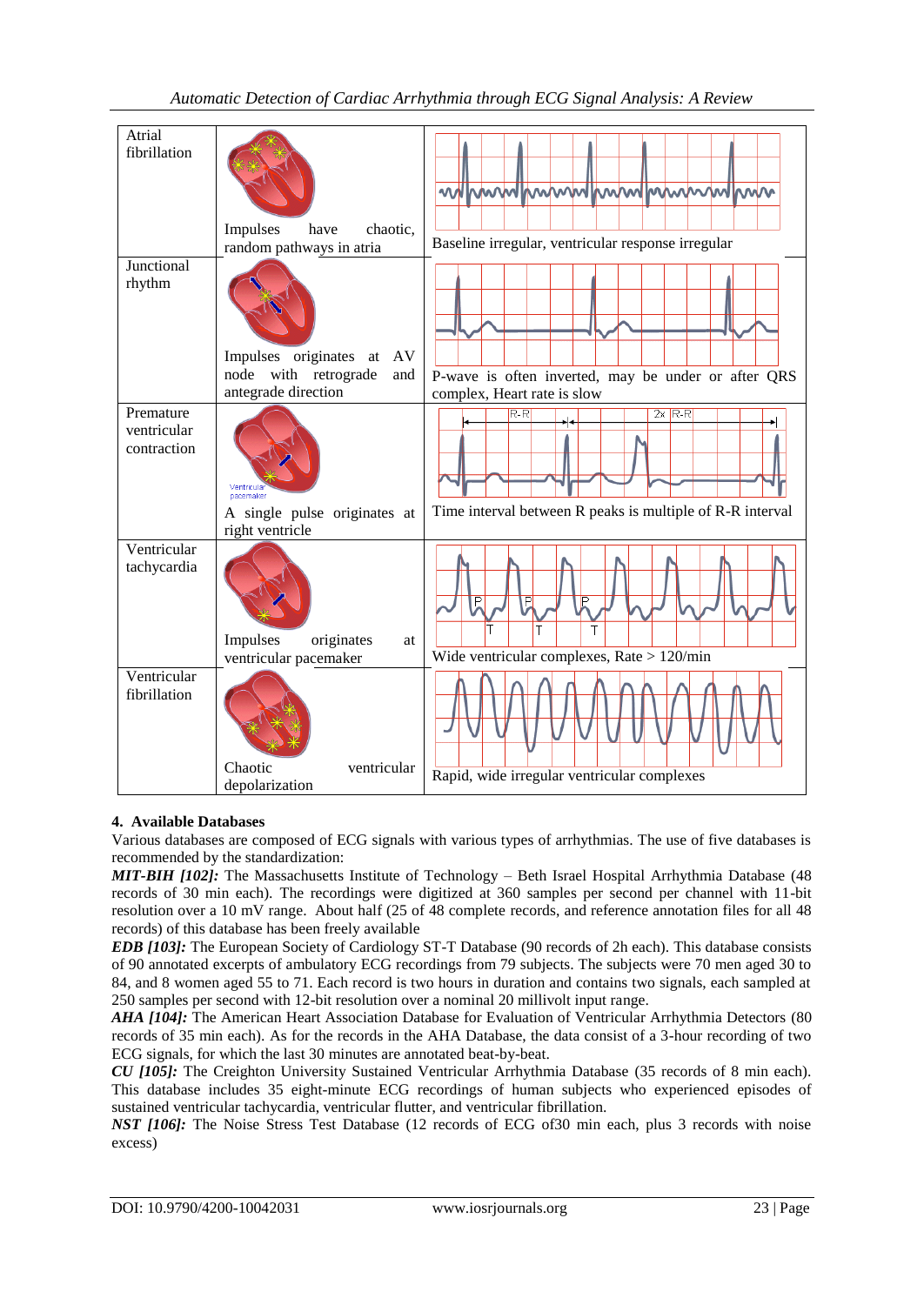## **III. Literature Survey**

Based on the above discussion, the automatic detection of Cardiac Arrhythmia involves the ECG signal preprocessing, Feature Extraction and Classification phases. The preprocessing phase involves removing the unwanted noises and interferences in the ECG signal. The feature extraction phase involves the extraction of significant features which represents the detailed analysis of ECG and further the classification phase involves the detection of type of arrhythmia based on the features of ECG. Here the literature survey is also carried out in the same fashion. I.e., initially, the earlier proposed approaches focused on the removal of noise are illustrated and followed by the approaches focused on feature extraction and finally the approaches belong to classification. A simple block diagram for the automatic detection of arrhythmia through ECG signal processing is represented in fig.3.



**Fig.3:** Simple block diagram of Cardiac Arrhythmia (CA) detection through ECG signal processing

## **1. Preprocessing**

Since real ECG signals are noisy (i.e. white and mains noise) and contaminated with artifacts (i.e. electromyography signals due to breathing and chest movement) the first step generally consists of band pass filtering the measured signals.

Among all proposals for reducing noise in ECG signals, the simplest and most widely used is the implementation of recursive digital filters of the finite impulse response (FIR) [9], [10], which was made computationally possible with the advance in microcontrollers and microprocessors. Since these filters allow quick and easy application of reject band filter, they works well for the attenuation of known frequency bands like the noise added due to the electrical network (frequency range is about 50-60 Hz). However the main problem is that the frequency of the noise is not known always. This problem is solved by designing the adaptive filters for various frequencies of the signal. However the undiscriminating use of filters, i.e., low-pass and high pass filters distorts the signal's morphological attributes and makes them as unsuitable for the CA diagnosis. The architectures of [11-13] applied adaptive filters for noise removal form the ECG signal. Least Mean Square (LMS) Filter is an adaptive which a san ability to remove the unknown frequencies. Ravina [14] used the LMS filter to de-noise the ECG signal in an adaptive fashion. However, this technique has constraints and does not offer great advantages over the FIR digital filters.

In the last decade, many methods based on wavelet transforms have been employed to remove noise, since they preserve ECG signal properties avoiding loss of its important physiological details and are simple from a computational point of view [15-22]. Sayadi and Shamsollahi [18] proposed a modification of the wavelet transform called the multi-adaptive bionic wavelet transform and it was applied to reduce noise and baseline variation of the ECG signal. This method presented superior results when compared to the ones based on the traditional wavelet transform. Chen et al. [19] use a wavelet denoising stage based on a discrete wavelet transform, with three levels of decomposition, as the first processing stage for real-time QRS complex detection. Thus a wavelet denoising operation appears to be suitable for on-line operation while maintaining the ECG features for further processing stages. In [21], Savitzky-Golay filter and Discrete Wavelet Transform (DWT) are being used to de-noise ECG signal and a comparison is provided between two methods.

Some more approaches are also proposed including nonlinear Bayesian filters [23], extended Kalman filtering [24] to remove the noise from the ECG and these approaches measured the performance in terms of signal to noise ratio. Lannoyet.al., [25] used two median filters to remove the baseline wander.One median filter of 200ms width to remove QRS complexes and P-waves and other of 600 ms width to remove T-waves. Then the resulting signal is filtered again with 1 12-tap, low-pass FIR filter with 3-dB point at 35 Hz. A similar method is accomplished in [26-28] for the removal noises in ECG.Baziet.al., [29] proposed the use of high pass filter for noise artifacts and a notch filter for power network noise. Lin and Yang [30] uses a second order low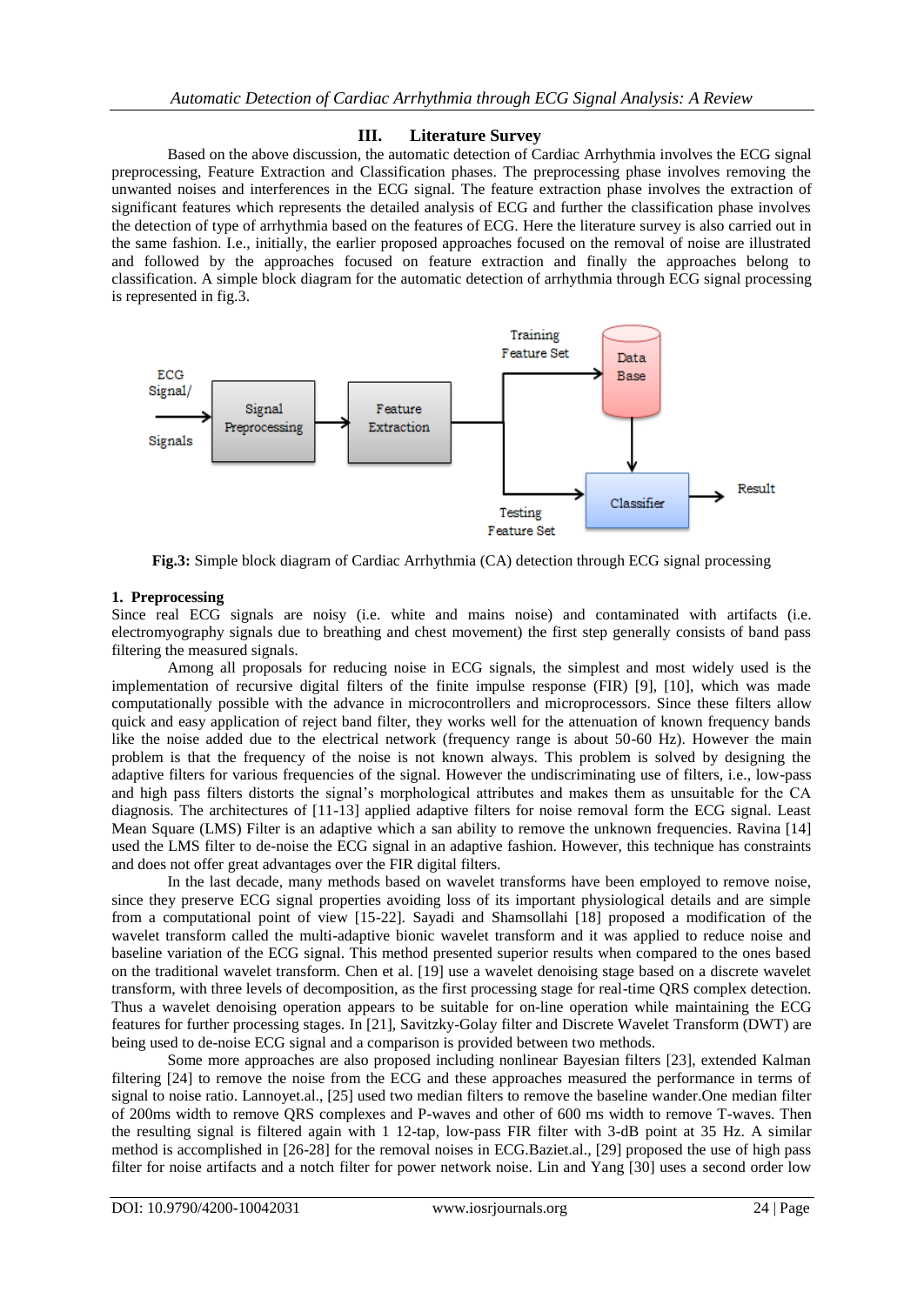pass filter and two median filters. In [31], the signal is subtracted by its mean and then normalized. Escalona-Moranet al. [32] used the raw wave *i.e.*, no preprocessing is applied.

#### **2. Feature Extraction**

The feature extraction stage is the key to the success in the heart beat classification of the arrhythmia using the ECG signal. Any information extracted from the heartbeat used to discriminate its type maybe considered as a feature. The features can be extracted in various forms directly from the ECG signal's morphology in the time domain and/or in the frequency domain or from the cardiac rhythm.

Most of the research work focused on the extraction of RR interval. The RR interval is a time period between two successive R peaks. With exception of patients that utilize a pacemaker, the variations perceived in the width of the RR interval are correlated with the variations in the morphology of the curve, frequently provoked by arrhythmias [36]. Thus, the features in the RR interval have a great capacity to discriminate the types of heartbeats and some authors have based their methods only on using the RR interval features [33-35].

Not only has the RR interval features, some approaches focused on the extraction of other features also. Among those QRS interval, or the duration of the QRS complex is the most utilized feature. In [37] the ECG signal is denoised to remove the artifacts and analyzed using Wavelet Transform to detect the QRS complex and arrhythmia. A similar process for arrhythmia detection is carried out in [38] through the detection of QRS complex. ECG data was filtered out first and after removing artifacts, QRS complexes were identified. For each QRS complex its R-peak, slope, sharpness and duration were calculated. Along with these approaches, a new approach is developed in [39] for intuitive and robust real time QRS detection based on the physiological characteristics of the electrocardiogram waveform. The proposed algorithm finds the QRS complex based on the dual criteria of the amplitude and duration of QRS complex. It consists of simple operations, such as a finite impulse response filter, differentiation or thresholding without complex and computational operations like a wavelet transformation. Along with these techniques [40-43] are also focused on the extraction of ECG signal feature alone and combined. In [44], a new method based on the continuous wavelet transform is described in order to detect the QRS, P and T waves. QRS, P and T waves may be distinguished from noise, baseline drift or irregular heartbeats. Firstly, our algorithm is validated using fifty 12 leads ECG samples from the CinC collection. The samples have been chosen in the "acceptable records" list given by Physionet. The detection and the duration delineation of the QRS, P and T waves given by [44] are compared to expert physician results.

A location, width and magnitude (LWM) [80] model is proposed for extracting each wave's features in the ECG. The model is a stream of Gaussian function in which three parameters (the expected value, variance and amplitude) are applied to approximate the P wave, QRS wave and T wave. Moreover, the features such as the P-Q intervals, S-T intervals, and so on are easily obtained. Then, a mixed approach is presented for estimating the parameters of a real ECG signal. To illustrate this model's associated advantages, the extracted parameters combined with R-R intervals are fed to three classifiers for arrhythmia diagnoses. Two kinds of arrhythmias, including the premature ventricular contraction (PVC) heartbeats and the atrial premature complexes (APC) heartbeats, are diagnosed from normal beats using the data from the MIT-BIH arrhythmia database.

Features extracted from the domain of time/frequency [82] together with the features of the RR interval appear as part of the methods that produced the highest accuracies. The simplest way to extract features in the time domain is to utilize the points of the segmented ECG curve, *i.e.*, the heartbeat, as features [45]. However, the use of samples of the curve as features is a technique that is not very efficient, since besides producing a vector of the features with high dimensions (depending on the amount of samples used to represent the heartbeat), it suffers from several problems related to the scale or displacement of the signal with respect to the central point (peak R).

Aiming at reducing the dimension of the feature vector, various techniques have been applied directly on the samples that represent the heartbeat (in the neighborhood of the R peak) as principal component analysis (PCA) [46-48], [84, 85] or independent component analysis (ICA) [49, 50], [85], or the combination of PCA and ICA [51, 52], [85]in which new coefficients are extracted to represent the heart beat. Hani [52] presents a comparative study between the use of PCA and ICA to reduce the noise and artifacts of the ECG signal and showed that PCA is a better technique to reduce noise, while ICA is better one to extract features. The ICA technique enables statistically separate individual sources from a mixing signal. The ECG is a mix of several action potentials and each action potential could be strongly related to an arrhythmia class. The rationale behind ICA for ECG heartbeat classification is to separate the action potentials sources as well as the noise sources. The PCA technique separates the sources according to the energy contribution to the signal.

Another technique based on PCA, the Kernel Principal Component Analysis (KPCA), was used by Devy et al. [53]. In that work, a comparison between PCA and KPCA was performed and it was concluded that KPCA is superior to the PCA technique for classifying heartbeats from the ECG signal. According to Kallas et al. [54], KPCA performs better, due to its nonlinear structure. Asl et al. [55] used Generalized Discriminant Analysis (GDA) to reduce the dimensions of the features of the heartbeat interval type to classify rhythmic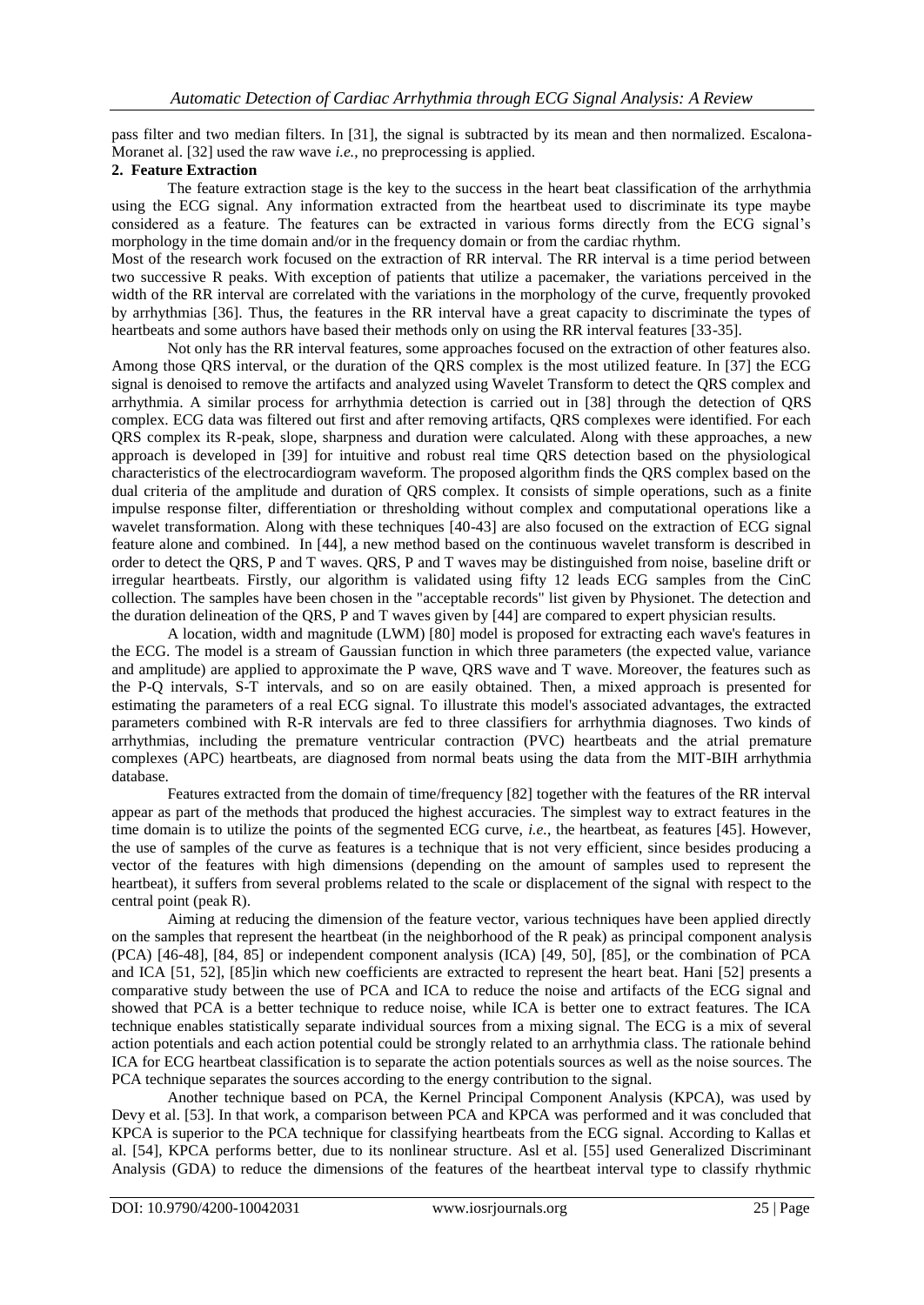arrhythmias. However, the authors did not take care to separate the heartbeats of the same patient used during training and testing (intra-patient paradigm), which is a serious concern discussed further. The inter-patient paradigm should be considered for a more realistic scenario.

Although various techniques have been considered, most of the studies presented in literature use wavelet transform and researchers claim that this is the best method for extracting features from the ECG signal [57, 58]. Saniet.al., [59] has proposed a robust ECG feature extraction technique suitable for mobile devices by extracting only 200 samples between R-R intervals as equivalent R-T interval using Pan Tompkins algorithm at preprocessing stage. The discrete wavelet transform (DWT) of R-T interval samples are calculated and the statistical parameters of wavelet coefficients such as mean, median, standard deviation, maximum, minimum, energy and entropy are used as a time-frequency domain feature. Amruthadevi [60] focused on the suggested Discrete Wavelet Transform (DWT) in processing ECG recordings and also to extract certain attributes. The process of feature extraction and dimensionality reduction can be effectively performed using Principal Component Analysis (PCA). Besides DWT, continuous wavelet transform (CWT) has also been used to extract features from the ECG signals [61], since it overcomes some of the DWT drawbacks, such as the coarse-ness of the representation and instability.[62] Presents a classification method using Support Vector Machine (SVM) algorithm. The noise and some electrical disturbances during measurement also affect the signal feature measurements. So, the signal is transformed into another domain using Wavelet Transformation method (Continuous Wavelet Transform (CWT) to be precise) to extract certain features of the signal and study their pattern while comparing the abnormal ECG signal with that of a normally running ECG signal. However, CWT is not largely used due to the fact that its implementation and its inverse are not available in standard toolboxes (such as MATLAB wavelet Toolbox) and CWT should be carefully discretized for the use as a CWT analyzer. **3. Classification** 

#### Once the set of features has been defined from the heartbeats, models can be built from these data using artificial intelligence algorithms from machine learning and data mining domains [64-66] for arrhythmia heartbeat classification.

The four most popular algorithms employed for this task and found in the literature are: support vector machines (SVM) [54] [62], [83], artificial neural networks (ANN) [67], [71], [75], [78] and linear discriminant (LD) [63], and Reservoir Computing with Logistic Regression (RC) [68]. Since the most of the research work is carried out through the ANN and SVM techniques the following section illustrates the proposed approaches based on those three techniques.

#### **3.1 Artificial Neural Network (ANN)**

The ANN architectures mostly used for arrhythmia classification are Multilayer Perceptrons (MLP) and Probabilistic Neural Networks (PNN). According to Yu and Chen [69], models constructed with PNN are computationally more robust and efficient than the traditional MLP.A feed forward multilayer neural network (NN) with error back-propagation (BP) [70] learning algorithm was used as an automated ECG classifier to investigate the possibility of recognizing ischemic heart disease from normal ECG signals. The proposed ECG classification in [72] is supervised by ANN. The ECG waveform gives the almost all information about activity of the heart, which is depending on the electrical activity of the heart. In [72] only five features of ECG signal P, Q, R, S, T are focused. This is achieved by extracting the various features and duration of ECG waveform Pwave, PR segment, PR interval, QRS Complex, ST segment, T-wave, ST- interval, QTC and QRS voltage. Mitraet.al., [73] attempts correlation-based feature selection (CFS) with linear forward selection search. For classification, [73] used incremental back propagation neural network (IBPLN), and Levenberg-Marquardt (LM) [76] classification tested on UCI data base. Some more approaches are proposed by combining ANN with other algorithms. According to Osowski et. al., [74], a combination of classifiers not only reduces the overall error in the neural networks, but also reduces the incidence of false negatives.

#### **3.2 Support Vector Machine (SVM)**

SVM is found to be a most popular and efficient classifier for the classification of ECG signals to detect cardiac arrhythmias. A novel life-threatening arrhythmias detection algorithm is presented in [77] by combining the SVM with previously proposed ECG parameters A total of 13 parameters were computed accounting for temporal (morphological), spectral, and complexity features of the ECG signal. A filter-type feature selection (FS) procedure was proposed to analyze the relevance of the computed parameters and how they affect the detection performance. Nitinajibhaskar [78] focused to classify an ECG signal as healthy subject or subject diagnosed with Myocardial Infarction (MI) using Artificial Neural Networks (ANN) and SVM (Support Vector Machine). LIBSVM is utilized for the classification with SVM and back propagation artificial neural networks with varying hidden layers and nodes are also implemented for performance analysis. Compared to the extraction of feature sin time domain, the features extracted through the transform domain illustrates gives the more information about the features. Qin et.al., [79] combined the DWT with SVM to perform arrhythmia beat classification. In classification, 12-element feature vectors characterizing six types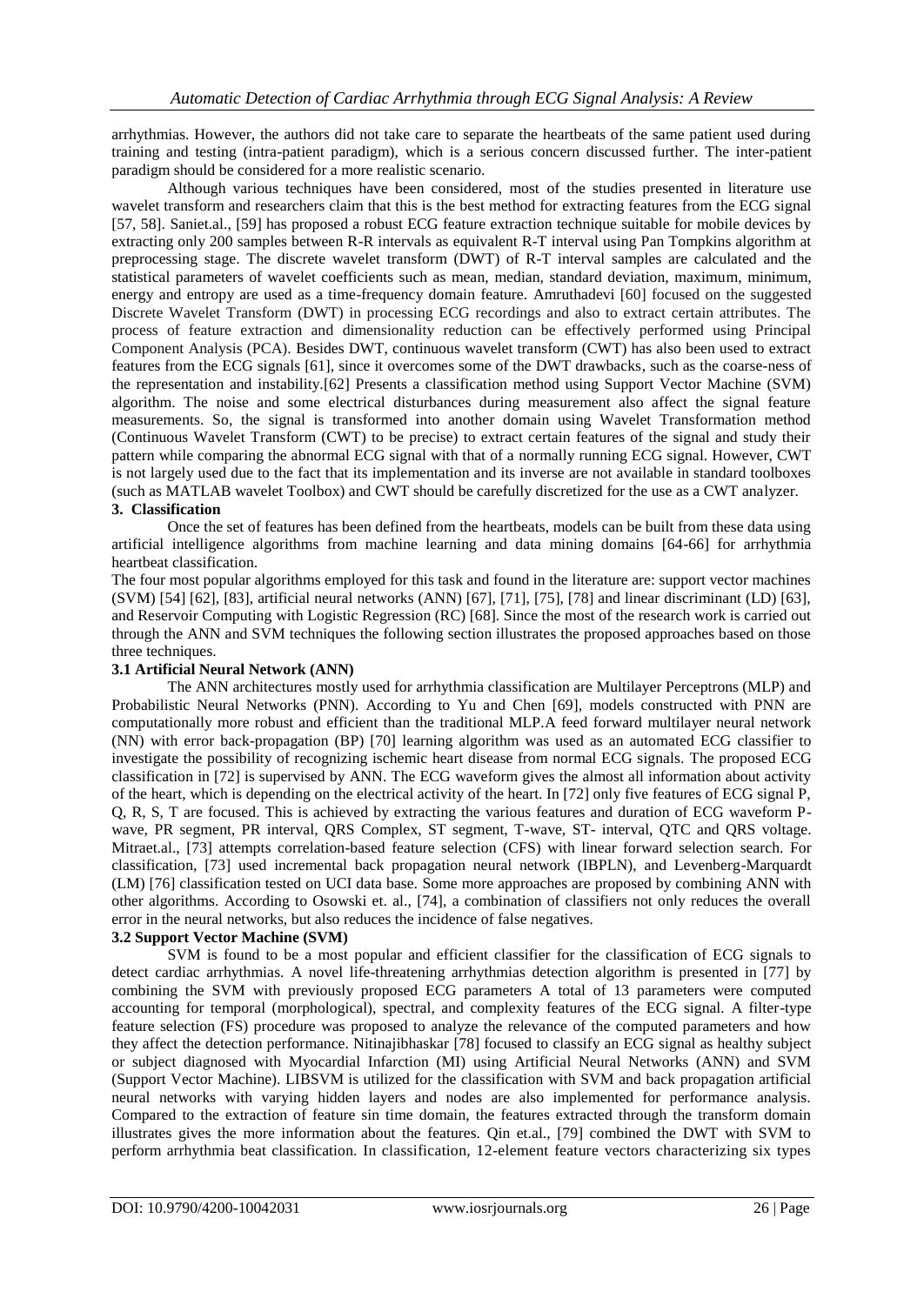of beats are used as inputs for one-versus-one support vector machine, which is conducted in form of 10 fold cross validation with beat-based and record-based training schemes.

Since SVM presents a negative behavior for imbalanced classes, database balancing techniques for the training phase, which are little explored for this problem, can be studied in future research, as for example, more sophisticated sampling techniques.

## **3.3 Logistic Regression**

RC computing models are dynamical models aiming to process a time series signal in two parts: represent the signal through a non-adaptable dynamic reservoir and a dynamic readout from the reservoir. More details regarding RC can be found in [87]. Chaurasia V et.al., [88],developed prediction models for heart disease survivability by implementing data mining algorithms CART (Classification and Regression Tree), ID3 (Iterative Dichotomized 3) and decision table (DT) extracted from a decision tree or rule-based classifier to develop the prediction models using a large dataset.

This approach is achieved efficient results and also declared that this can be implemented on hardware due to its less complexity and it is much suitable for heart beat classification.

#### **3.4 Other Techniques**

Many other methods for arrhythmia classification have been developed using other machine learning and data mining algorithms, such as nearest neighbors [89, 90], clustering [93], decision tree [95-97]etc.

In [89], an automatic ECG beat is classified into 2 categories-Normal and Premature ventricular contraction using Dempster Shafer Theory (DST). In biomedical signal classification problems, the cost of making an erroneous decision can be high. Deferring a decision rather than taking a wrong decision might be beneficial. This is done by using the evidential *k* nearest neighbors (EKNN) approach which is based on Dempster Shafer Theory for classifying the ECG beats. RR interval features are used. Analysis is done on the MIT-BIH database. Performance evaluation is done by considering error rates. However K-NN algorithm is not much used for the problem of arrhythmia classification, since their efficiency is intimately connected to previous knowledge to perform the classification of each sample that is represented by the complete training set, which leads to a high computational cost during the testing phase.

Clustering techniques are widely used along with Artificial Neural Networks. Some works used unsupervised clustering techniques to agglomerate all of the heart beats in the record of a given patient into clusters [91] and the final classification of each cluster, *i*.e., the heart-beats of that group, is then defined by a human specialist. Abawajy et.al., [92] proposed a novel multistage clustering algorithm that combines various procedures for dimensionality reduction, consensus clustering of randomized samples and fast supervised classification algorithms for processing of the highly dimensional large ECG datasets. An unsupervised method based on relevance analysis to improve ECG heartbeat clustering is described in [94]. A new feature matrix projection method for unsupervised relevance analysis is described. The proposed scheme computes weighting feature values that enable data dimensionality reduction along with a proper feature relevance ranking and uses a least squares optimization of the input feature matrix in a single iteration. Large datasets tend to be sparse thus making it very hard to identify structure in the dataset for clustering based on distance measures. Another challenge is that the dataset often contains noisy and/or irrelevant features that may mislead clustering algorithms. Generally, these challenges are addressed by coupling clustering algorithms with dimensionality reduction approaches. In this regard, a number of advanced consensus functions for clustering ensembles have been developed recently. However, many of the existing consensus functions are computationally expensive so their application for clustering large and highly dimensional datasets such as ECG signals is impracticable.

Methods that use a decision tree allow an interpretation of the decisions made by the model. In [98], arrhythmia beat classification using ensemble decision tree is studied. Bootstrap aggregating (bagging) decision tree is used as a type of ensemble learning. ECG signals from 22 patients including five arrhythmia beats and normal beats are obtained from MIT-BIH arrhythmia database. After the filtering process, 56569 ECG beats are collected and feature are extracted based on morphological properties including RR, FF, RR and FF ratio to previous values (RRR, FFR), RR and FF differences from mean values (RRM, FFM). 25% of 56569 beats is used as test data for bagged decision tree and the rest for training. However, this type of method is not efficient for continuous features (belonging to a set of real numbers) and feature vectors of large dimensions. Thus, methods that use decision trees consider only a few features.

HMM is widely used to audio and speech signal analysis and recognition. Andreaoet al. [99] validated the use of HMM for ECG analysis in medical clinics. A novel ECG classification approach based on HMM model is proposed by Wei Lianget.al.,[100]. In ECG preprocessing, an integral-coefficient-band-stop (ICBS) filter is applied, which omits time-consuming floating-point computations. In addition, two-layered Hidden Markov Models (HMMs) are applied to achieve ECG feature extraction and classification. The periodic ECG waveforms are segmented into ISO intervals; P sub wave, QRS complex and T sub wave respectively in the first HMM layer where expert-annotation assisted Baum-Welch algorithm is utilized in HMM modeling. Then the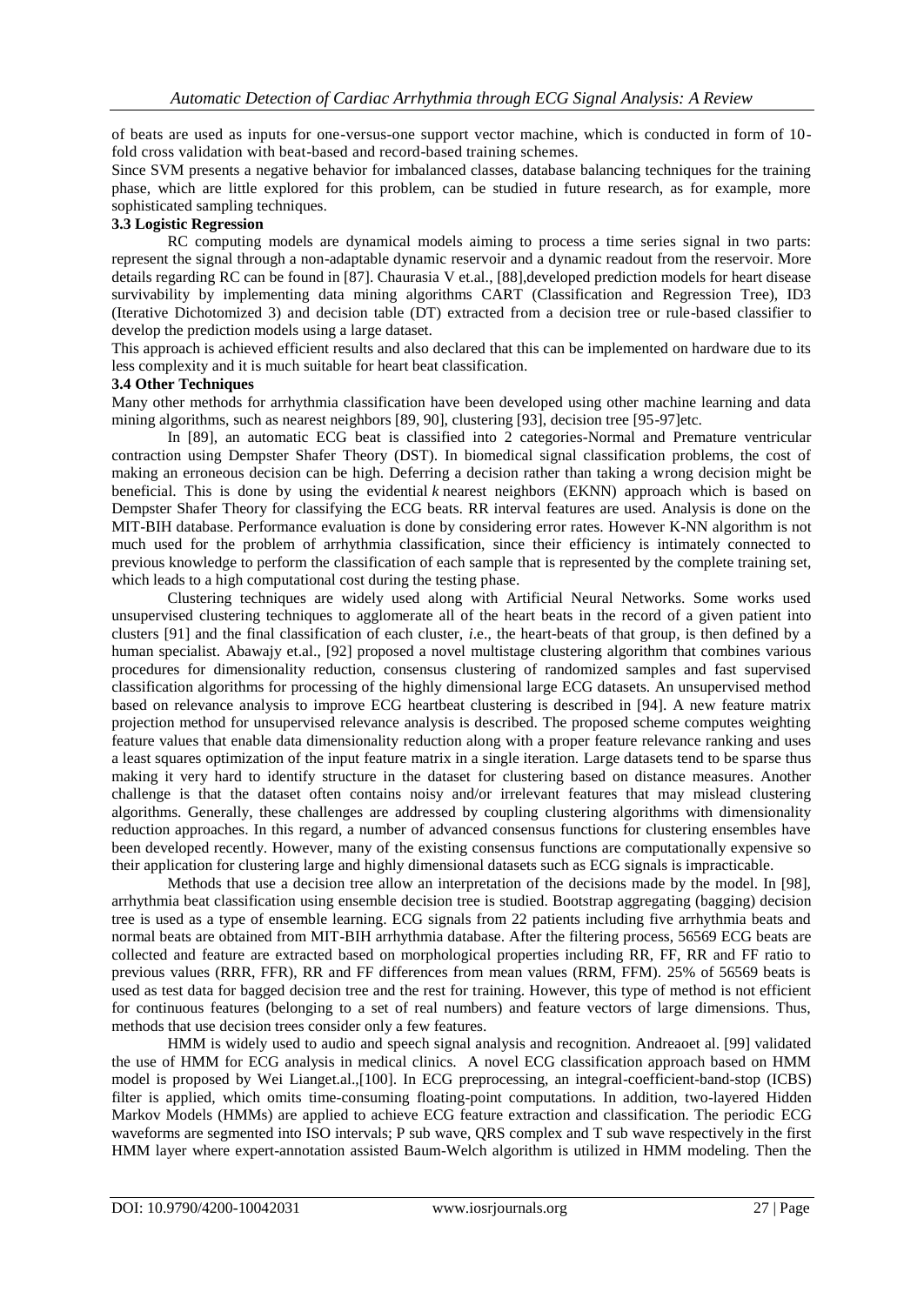corresponding interval features are selected and applied to categorize the ECG into normal type or abnormal type (PVC, APC) in the second HMM layer [101].

#### **IV. Conclusion**

Cardiac arrhythmia occurs spasmodically at the early stages of heart disease by which the diagnosis will become difficult. If these CA is not detected in early stages, the effect of treatment will become ineffective at the advanced stages. In addition some types of CAs like tachyarrhythmia are associated with sudden dead, occurring less than an hour after the onset of symptoms. Hence the major part of biomedical research is directed towards the development of an effective ECG signal diagnosing equipment to detect the CAs in the early stages only and making the effective heart disease treatment.

This paper focused on the earlier approaches developed with the aim of accurate diagnosis of various CAs through ECG signal. Since the ECG signal carries the most significant information of the status of heart, i.e., proper or malfunctioning, analysis of the entire characteristics of ECG signal gives better results. For this purpose the entire system is divided into three phases such as preprocessing, feature extraction and classification. Initially the approaches which are focused towards the preprocessing of ECG signal are discussed. All these approaches aimed to remove the unwanted noise added in the ECG signal. Further the approaches mainly focused on the feature extraction are discussed. In summary the total feature extraction approaches are categorized as time domain and transform domain. From the survey it was summarized that, compared with time domain features, transform domain features gives the better results in the ECG diagnosis. Finally the approaches mainly focused in the optimization of classification are discussed. These methods include the machine learning algorithms, clustering algorithms and data mining approaches etc. Based upon the above survey, the concluding remarks can be outlined as follows;

Results presented in literature usually use the MIT-BIH database that is extremely unbalanced. However, this aspect has been ignored by authors that use the intra-patient scheme.

Various approaches employed the semi-automatic approaches to enhance the results of diagnosis. These semiautomatic approaches can improve the results around 40% even with less number of features. However the main drawback is that they demand the expert intervention.

Various machine learning approaches have shown that the size/diversity of the database used for the construction of methods impacts more than the choice of the learning algorithm and/or employed techniques.

#### **References**

- [1]. Harikrishnan S, Leeder S, Huffman M, Jeemon P, Prabhakaran D, *A Race against Time: The Challenge of Cardiovascular Disease in Developing Economies*. 2nd ed. New Delhi, India: New Delhi Centre for Chronic Disease Control; 2014.
- [2]. Xavier D, Pais P, Devereaux PJ, Xie C, Prabhakaran D, Reddy KS, Gupta R, Joshi P, Kerkar P, Thanikachalam S, Haridas KK, Jaison TM, Naik S, Maity AK, Yusuf S; CREATE registry investigators. Treatment and outcomes of acute coronary syndromes in India (CREATE): a prospective analysis of registry data. Lancet., 371, 2008, pp: 1435–1442.
- [3]. A.S. Adabag, G. Peterson, F.S. Apple, J. Titus, R. King, R.V. Luepker, "Etiology of sudden death in the community: results of anatomic, metabolic, and genetic evaluation", *Am. Heart. J. 159*, 2010, pp: 33–39.
- [4]. J.J. Goldberger, A.E. Buxton, M. Cain, O. Costantini, D.V. Exner, B.P. Knight, D.Lloyd-Jones, A.H. Kadish, B. Lee, A. Moss, R. Myerburg, J. Olgin, R. Passman, D.Rosenbaum, W. Stevenson, W. Zareba, D.P. Zipes, "Risk stratification for arrhythmic sudden cardiac death: identifying the roadblocks", *Circulation, 123*, 2011, pp: 2423–2430.
- [5]. M. Velic, I. Padavic, S. Car, "Computer aided ECG Analysis State of the Art and Upcoming Challenges", 2013,
- [6]. M.S. Spach, J.M. Kootsey, "The nature of electrical propagation in cardiac muscle", *Am. J. Physiol. Heart Circ.Physiol*, 1983, pp: 3–22.
- [7]. Peter Kovacs, "ECG Signal Generator based on Geometrical Features", *Annales Univ. Sci. Budapest., Sect. Comp. 37*, 2012, pp: 247-260.
- [8]. Macfarlane PW, Lawrie TDV, Comprehensive Electrocardiology: Theory and Practice in Health and Disease, *Pergamon Press, New York, 1st ed., Vols. 1, 2, and 3*, 1989, pp. 1785.
- [9]. K sravankumar, P Rajesh Kumar, "Removal of noise from electrocardiogram using digital FIR and IIR filters with various methods", *International Conference on Communications and Signal Processing (ICCSP)*, 2015.
- [10]. S. Sundar, "Filtering Noise from Electrocardiogram using FIR filter with CSD Coefficients*", International conference on Innovations in Information, Embedded and Communication Systems*, 2014.
- [11]. Mohammad Zia, "Denoising ECG Signals Using Transform Domain Adaptive Filtering Technique", *Annual IEEE India Conference (INDICON)*, 2009.
- [12]. J Jenitta, "Denoising of ECG signal based on improved adaptive filter with EMD and EEMD", *IEEE Conference on Information & Communication Technologies (ICT)*, 2013.
- [13]. ChinmayChandrakar, Kowar, "Denoising ECG Signals Using Adaptive Filter Algorithm", *International Journal of Soft Computing and Engineering (IJSCE), Vol 2, Issue 1*, March 2012.
- [14]. Ravina Bhatia , SupriyaGoelb , GurjitKaurc and PradeepTomard, "Denoising of ECG using Adaptive Filter Algorithm", *International Journal of Control Theory and Applications, Vol 9*, Number 46, 2016.
- [15]. B.N. Singh, A.K. Tiwari, "Optimal selection of wavelet basis function applied to ECG signal denoising", *Digit. Signal Process, Vol.16, Issue.3*, 2006, pp:275–287.
- [16]. S.-W. Chen, H.-C.Chen, H.-L. Chan, "A real-time QRS detection method based on moving-averaging incorporating with wavelet denoising", *Comput. Method Programs Biomed*. Vol.82, 2006, pp: 187–195.
- [17]. A.E. Zadeh, A. Khazaee, V. Ranaee, "Classification of the electrocardiogram signals using supervised classifiers and efficient features", *Comput. Method Programs Biomed, Vol.99*, 2010, pp: 179–194.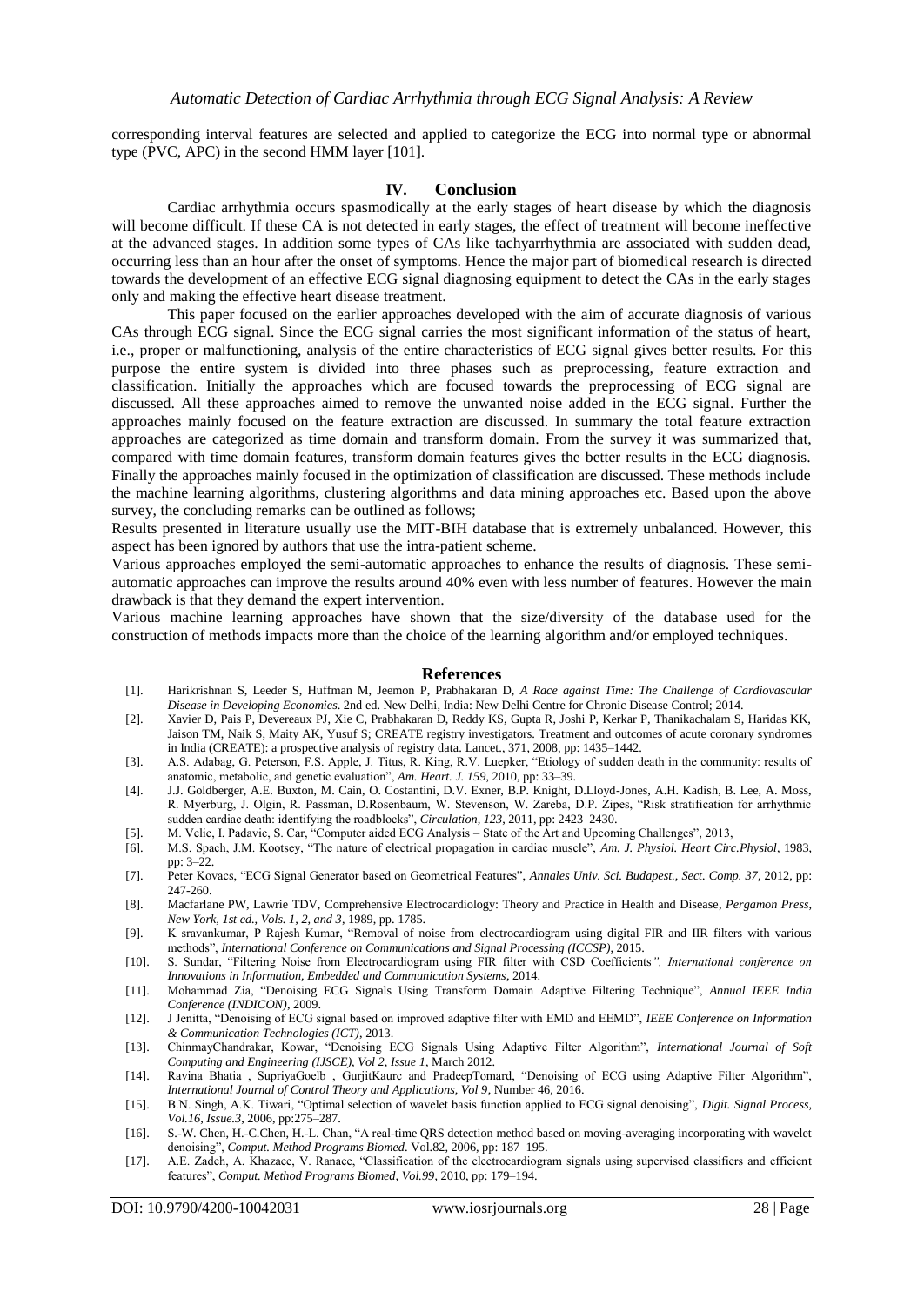- [18]. O. Sayadi, M.B. Shamsollahi, "Multi adaptive bionic wavelet transform: application to ECG denoising and baseline wandering reduction", *EURASIP J. Adv. Signal Process, Vol.14*, 2007, pp: 1–11.
- [19]. S.W. Chen, H.C. Chen, H.L. Chan, "A real-time QRS detection method based on moving-averaging incorporating with wavelet denoising", *Comput. Meth.Prog. Bio, Vol.82*, 2006, pp: 187–195.
- [20]. MounaimAqil, "ECG Signal Denoising by Discrete Wavelet Transform", *IJOE, Vol. 13*, No. 9, 2017.
- [21]. HarjeetKaur, "ECG Signal Denoising with Savitzky-Golay Filter and Discrete Wavelet Transform (DWT)", *International Journal of Engineering Trends and Technology (IJETT), Vol36* Number 5, June 2016.
- 
- [22]. SaifEddineHadji, "Wavelet-based Performance in Denoising ECG Signal", *ICSPS* 2016. [23]. R. Sameni, M.B. Shamsollahi, C. Jutten, G.D. Clifford, "A non-linear Bayesian filtering framework for ECG denoising", *IEEE Trans. Biomed. Eng., 2007*, pp: 2172–2185.
- [24]. O. Sayadi, M. Shamsollahi, "ECG Denoising and Compression using A Modified Extended Kalman Filter Structure", *IEEE Transactions on Biomedical Engineering,* 2008, pp: 2240-2248.
- [25]. G. de Lannoy, D. Franc¸ois, J. Delbeke, M. Verleysen, "Weighted conditional random fields for supervised inter-patient heartbeat classification", *IEEE Trans. Biomed. Eng*., 2012, pp: 241–247.
- [26]. T. Mar, S. Zaunseder, J.P. Martínez, M. Llamedo, R. Poll, "Optimization of ECG classification by means of feature selection", *IEEE Trans. Biomed. Eng*., 2011, pp:2168–2177.
- [27]. Z. Zhang, J. Dong, X. Luo, K.-S.Choi, X. Wu, "Heartbeat classification using disease-specific feature selection", *Comput. Biol. Med., Vol 46,* 2014, pp: 79–89.
- [28]. Z. Zhang, X. Luo, "Heartbeat classification using decision level fusion", *Biomed. Eng. Lett*., 2014, pp: 388–395.
- [29]. Y. Bazi, N. Alajlan, H. AlHichri, S. Malek, "Domain adaptation methods for ECG classification*, International Conference on Computer Medical Applications (ICCMA)*, 2013, pp: 1–4.
- [30]. C.-C. Lin, C.-M.Yang, "Heartbeat classification using normalized RR intervals and morphological features", *Math. Problem Eng*., 2014, pp: 1–11.
- [31]. H. Huang, J. Liu, Q. Zhu, R. Wang, G. Hu, "A new hierarchical method for inter-patient heartbeat classification using random projections and RR intervals", *Biomed. Eng*., 2014, pp: 1–26.
- [32]. M.A. Escalona-Moran, M.C. Soriano, I. Fischer, C.R. Mirasso, "Electrocardiogram classification using reservoir computing with logistic regression", *IEEE J. Biomed. Health Inform. 19(3*) (2015) 892–898.
- [33]. ChandrakarKamath, "A Novel Approach to Arrhythmia Classification Using RR Interval And Teager Energy", *Journal of Engineering Science and Technology Vol. 7, No. 6*, 2012, pp: 744 – 755.
- [34]. Tsipouras MG, "An arrhythmia classification system based on the RR-interval signal", *Artificial Intelligence in Medicine, Volume 33, Issue 3*, March 2005, pp: 237-250.
- [35]. R.G. Kumar, Y.S. Kumara swamy, "Investigation and classification of ECG beat using input output additional weighted feed forward neural network", *International Conference on Signal Processing, Image Processing &Pattern Recognition (ICSIPR)*, 2013, pp: 200–205.
- [36]. G.D. Clifford, F. Azuaje, P. McSharry, "Advanced Methods and Tools for ECG Data Analysis", *1st ed., Artech House Publishers*, 2006.
- [37]. Kaur, "ECG Signal Analysis and Arrhythmia Detection using Wavelet Transform", *Journal of the Institution of Engineers, Volume 97, Issue 4*, 2016, pp: 499–507.
- [38]. Yusuf Khan, "Arrhythmia detection based on derivative analysis of QRS complex", *3rd International Conference on Signal Processing and Integrated Networks (SPIN*), 2016.
- [39]. Jinkwon Kim, Hangsik Shin, "Simple and Robust Real time QRS Detection Algorithm Based on Spatiotemporal Characteristic of the QRS Complex", *Research article, PLOS ONE*, March 4, 2016.
- [40]. A. Peterkova, M. Stremy, "The raw ECG signal processing and the detection of QRS complex", *IEEE European Modeling Symposium,* 2015.
- [41]. Tekeste, "Adaptive ECG interval extraction", *IEEE International Symposium on Circuits and Systems (ISCAS),* 2015.
- [42]. DeboleenaSadhukhan, "R-peak detection algorithm for ECG using double difference and RR interval processing", *Procedia Technology*, 2012, pp: 873 – 877.
- [43]. Hussain A. Jaber AL-Ziarjawey and IlyasÇankaya, "Heart Rate Monitoring and PQRST Detection Based on Graphical User Interface with Matlab", *International Journal of Information and Electronics Engineering, Vol. 5, No. 4*, July 2015.
- [44]. MaximeYochum, Charlotte Renaud, SabirJacquir, "Automatic detection of P, QRS and T patterns in 12 leads ECG signal based on CWT", *Biomedical Signal Processing and Control, Elsevier,* 2016.
- [45]. C. Wen, T.-C.Lin, K.-C.Chang, C.-H. Huang, "Classification of ECG complexes using self-organizing CMAC*", Measurement, Vol 42, issue 3*, 2009, pp: 399–407.
- [46]. Nadi Sadr, "A fast approximation method for principal component analysis applied to ECG derived respiration for OSA detection", *IEEE 38th Annual International Conference of the Engineering in Medicine and Biology Society (EMBC)*, 2016.
- [47]. Jukka A Lipponen<sup>1</sup> and Mika P Tarvainen, "Principal component model for maternal ECG extraction in fetal QRS detection", *Physiological Measurement, Volume 35*, Number 8, 2014.
- [48]. Daniel Raine, "Principal component analysis of atrial fibrillation: Inclusion of posterior ECG leads does not improve correlation with left atrial activity", *Med Eng Phys. Feb., Vol 37, issue 2*, 2015, pp: 251–255.
- [49]. M. Sarfraz, A.A. Khan, F.F. Li, "Using independent component analysis to obtain feature space for reliable ECG arrhythmia classification", *IEEE International Conference on Bioinformatics and Biomedicine (BIBM),* 2014, pp: 62–67.
- [50]. Sarfraz, "Role of independent component Analysis in intelligent ECG signal Processing", PhD thesis, *University of Salford*, 2014.
- [51]. Mayank, "ECG signal decomposition using PCA and ICA", *National Conference on Recent Advances in Electronics & Computer Engineering (RAECE)*, 2015.
- [52]. DhaniDharmaprani, "A comparison of independent component analysis algorithms and measures to discriminate between EEG and artifact components", *IEEE 38th Annual International Conference of the Engineering in Medicine and Biology Society (EMBC),* 2016.
- [53]. Devy, "Application of Kernel Principal Component Analysis for Single-lead-ECG-Derived Respiration*", IEEE Transactions on Biomedical Engineering, Volume: 59, Issue: 4*, April 2012.
- [54]. M. Kallas, C. Francis, L. Kanaan, D. Merheb, P. Honeine, H.Amoud, "Multi-class SVM classification combined with kernel PCA feature extraction of ECG signals*", International Conference on Telecommunications (ICT),* 2012, pp: 1–5.
- [55]. FatemehShahbaz, "Generalized discriminant analysis for congestive heart failure risk assessment based on long-term heart rate variability", *Published by Elsevier Inc*. 2015.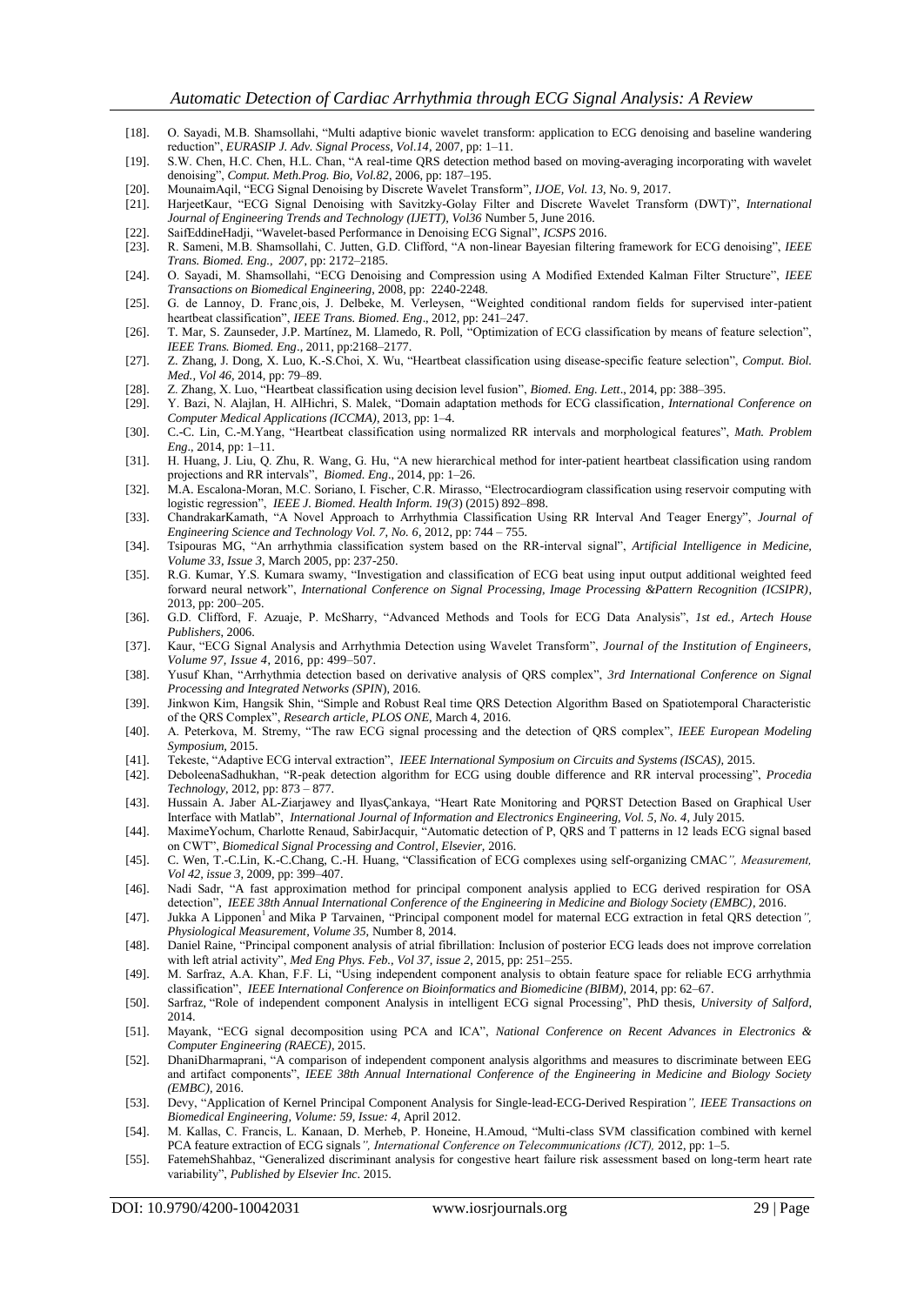- [56]. Yogendra, "Human recognition using Fisher's discriminant analysis of heartbeat interval features and ECG morphology", *Elsveir science publishers, Volume 167 Issue C*, November 2015.
- [57]. C. Lin, Y. Du, T. Chen, "Adaptive wavelet network for multiple cardiac arrhythmias recognition", *Expert Syst.Appl., Vol 34, issue 4*, 2008, pp: 2601–2611.
- [58]. Y. Kutlu, D. Kuntalp, "Feature extraction for ECG heartbeats using higher order statistics of WPD coefficients", *Comput. Method Program Biomed., Vol 105, issue* 3, 2012, pp: 257–267.
- [59]. SaniSamu, "Wavelet feature extraction for ECG beat classification", *IEEE 6th International Conference on Adaptive Science & Technology (ICAST)*, 2014.
- [60]. Amutha Devi C, "Effective ECG beat classification using colliding bodies'', *An International Journal of Medical Sciences*, 2017.
- [61]. P.S. Addison, "Wavelet transforms and the ECG: a review", *Physiol. Meas., Vol 26, issue 5*, 2005, pp: 155–199. [62]. TowfeeqFairooz and HediKhammari, "SVM classification of CWT signal features for predicting sudden cardiac death*",*
- *Biomedical Physics & Engineering Express, Volume 2*, Number 2, 2016. [63]. M. Llamedo, J.P. Martínez, "Heartbeat classification using feature selection driven by database generalization criteria*", IEEE*
- *Trans. Biomed. Eng., Vol 58,* 2011, pp: 616–625.
- [64]. R.O. Duda, P.E. Hart, D.G. Stork, Pattern Classification, 2<sup>nd</sup>ed., Wiley-Inter science, 2000.
- [65]. C.M. Bishop, Pattern Recognition and Machine Learning, *1 sted*., *Springer*, 2006.
- [66]. S. Theodoridis, K. Koutroumbas, Pattern Recognition, 4<sup>th</sup>ed., Elsevier, 2009.
- [67]. E.D. Übeyli, "Combining recurrent neural networks with eigenvector methods for classification of ECG beats", *Digit. Signal Process*, 2009, pp: 320–329.
- [68]. M.A. Escalona-Moran, M.C. Soriano, I. Fischer,C.R. Mirasso, "Electrocardiogram classification using reservoir computing with logistic regression", *IEEE J. Biomed. Health Inform.,Vol 19, issue 3*, 2015, pp: 892–898
- [69]. S.-N. Yu, Y.-H. Chen, "Electrocardiogram beat classification based on wavelet transformation and probabilistic neural network*", Pattern Recogn. Lett.,Vol 28, issue 10*, 2007, pp: 1142–1150.
- [70]. Sahar H. El-Khafifand Mohamed A. El-Brawany, "Artificial Neural Network-Based Automated ECG Signal Classifier*", ISRN Biomedical Engineering Volume 2013* (2013).
- [71]. Andrew, "Classification of the ECG Signal Using Artificial Neural Network", *Proceedings of the 3rd International Conference on Intelligent Technologies and Engineering Systems*, 2014, pp: 545-555.
- [72]. Gaurav Kumar Jaiswal and Ranbir Paul, "Artificial neural network for ECG classification", *Recent Research in Science and Technology* 2014, pp:36-38.
- [73]. MalayMitra, R.K.Samanta, "Cardiac Arrhythmia Classification Using Neural Networks with Selected Features", *Proceedia Technology, Volume 10*, 2013, pp: 76-84.
- [74]. S. Osowski, T. Markiewicz, L.T. Hoai, "Recognition and classification system of arrhythmia using ensemble of neural networks", *Measurement, Vol 41, issue 6*, 2008, pp: 610–617.
- [75]. Mayank Kumar Gautam, "A Neural Network approach and Wavelet analysis for ECG classification", *IEEE International Conference on Engineering and Technology (ICETECH)*, 2016.
- [76]. KritikaParganiha, Prasanna Kumar Singh, "ECG Interpretation Using Backward Propagation Neural Networks*", IJECET,Volume 5, Issue 4,* April 2014, pp. 19-24.
- [77]. Alonso-Atienza F, Morgado E, Fernández-Martínez L, García-Alberola A, Rojo-Álvarez JL, "Detection of life-threatening arrhythmias using feature selection and support vector machines", *IEEE Trans Biomed Eng., Vol 61*, 2014, pp: 832-840.
- [78]. [NitinAjiBhaskar,](http://www.sciencedirect.com/science/article/pii/S1877050915000447#!) "Performance Analysis of Support Vector Machine and Neural Networks in Detection of Myocardial Infarction", *Procedia computer science, Volume 46*, 2015, Pages 20-30.
- [79]. Mert, A., Kilic, N. & Akan, A, "Evaluation of bagging ensemble method with time-domain feature extraction for diagnosing of arrhythmia beats", *Neural Computing and Applications, Vol 24*, 2014, pp: 317–326.
- [80]. Zhu, J. J., He, L. S. &Gao, Z. Q, "Feature extraction from a novel ECG model for arrhythmia diagnosis", *Biomed. Mater. Eng., Vol 24*, 2014, pp: 2883–2891.
- [81]. Li, P. F. *et al*.,"High-performance personalized heartbeat classification model for long-term ECG signal*", IEEE Trans. Biomed. Eng*.,2017, pp: 78–86.
- [82]. Li, H. Q. *et al.*, "Arrhythmia classification based on multi-domain feature extraction for an ECG recognition system", *Sensors 16*, 2016, pp: 1–16.
- [83]. Shen, C. P. *et al*., "Detection of cardiac arrhythmia in electrocardiograms using adaptive feature extraction and modified support vector machines", *Expert Systems with Applications, Vol 39*, 2012, pp: 7845–7852.
- [84]. Martis, R. J. *et al*., "Characterization of ECG beats from cardiac arrhythmia using discrete cosine transform in PCA framework", *Knowledge-based Systems, Vol 45*, 2013, pp: 76–82.
- [85]. Martis, R. J., Acharya, U. R. & Min, L. C, "ECG beat classification using PCA, LDA, ICA and discrete wavelet transform", *Biomedical Signal Processing and Control, Vol 8*, 2013, pp: 437–448.
- [86]. Escalona-Morán MA, Soriano MC, Fischer I, Mirasso CR, "Electrocardiogram classification using reservoir computing with logistic regression*", IEEE J Biomed Health Inform., 19(3),* 2015pp: 892-898.
- [87]. M. Lukoˇseviˇcius, H. Jaeger, "Reservoir computing approaches to recurrent neural network training", *Comput.Sci. Rev*., 2009, pp: 127–149.
- [88]. Chaurasia V, Pal S, "Early Prediction of Heart Diseases Using Data Mining", *Caribbean Journal of Science and Technology, Vol.1*, 2013, pp:208-217.
- [89]. [ShameerFaziludeen, Praveen Sankaran,](http://www.sciencedirect.com/science/article/pii/S1877050916311711#!) "ECG Beat Classification Using Evidential *K* -Nearest Neighbours", *procedia computer science*, Volume 89, 2016, pp: 499-505.
- [90]. InduSaini, Dilbag Singh, and ArunKhosla, "QRS detection using *K*-Nearest Neighbor algorithm (KNN) and evaluation on standard ECG databases", *J Adv Res., Vol 4, issue 4*, 2013, pp: 331–344.
- [91]. Y.-C. Yeh, C.W. Chiou, H.-J. Lin, "Analyzing ECG for cardiac arrhythmia using cluster analysis", *Expert Syst. Appl*., 2012, pp: 1000–1010.
- [92]. [J.H.Abawajy, A.V.Kelarev, M.Chowdhury,](http://www.sciencedirect.com/science/article/pii/S0169260713002678#!) "Multistage approach for clustering and classification of ECG data", *computers methods and programming in biomedicine, Volume 112, Issue 3*, December 2013, pp: 720-730.
- [93]. M. Lagerholm, C. Peterson, G. Braccini, L. Edenbrandt, L.Sornmo, "Clustering ECG complexes using hermite functions and self-organizing maps", *IEEE Trans. Biomed.Eng., 47 (7), 2000*, pp: 838–848.